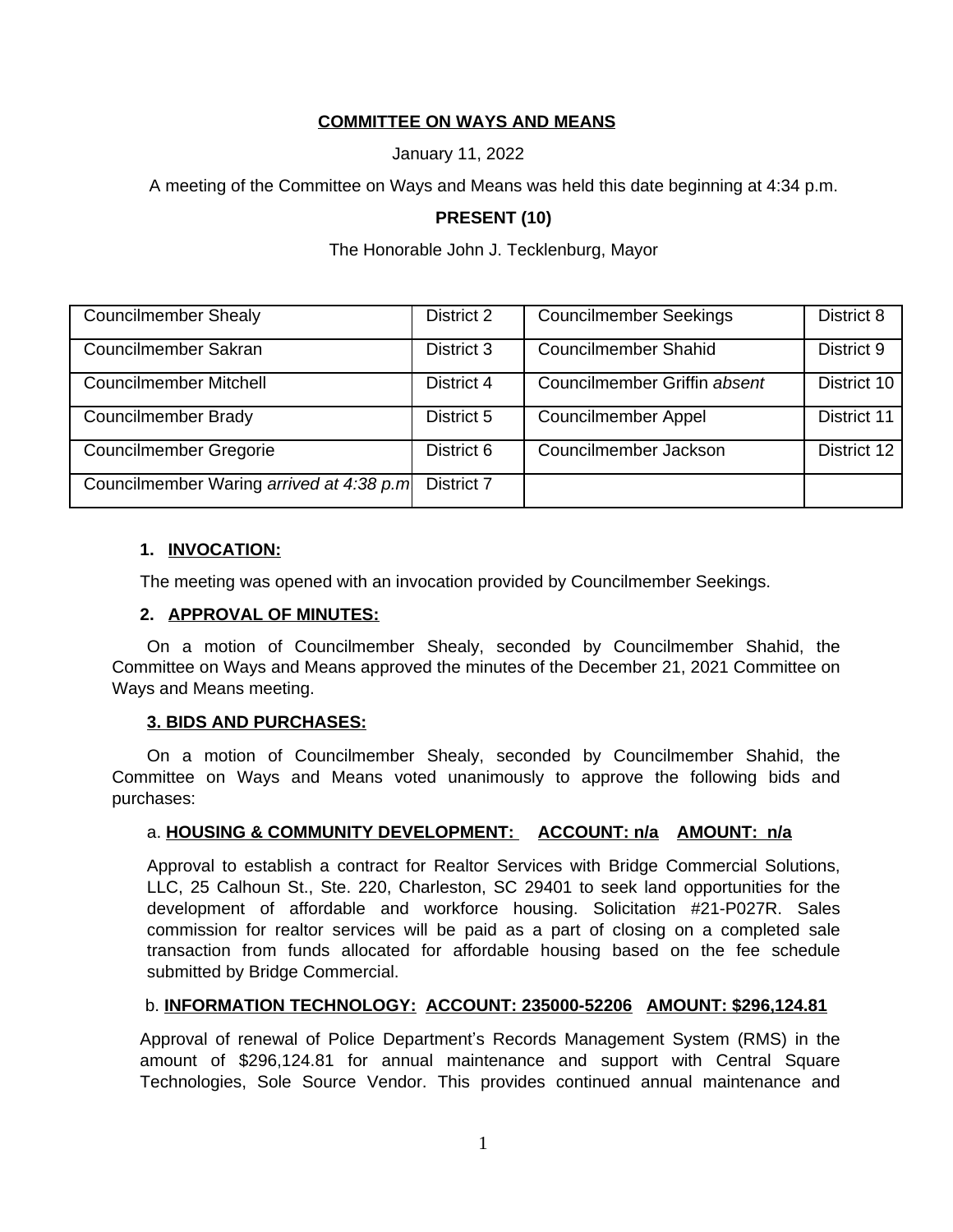support for the critical operations of the Police Department's Records Management System. Includes Mobile Field Reporting, Mapping and Computer Aided Dispatch module support.

**4. STORMWATER MANAGEMENT: APPROVAL OF CONCORD STREET PUMP STATION UPFIT CONSTRUCTION MANAGER AT RISK (CMAR) SERVICES CONTRACT WITH BLACK & VEATCH CORPORATION IN THE AMOUNT OF \$1,699,540 FOR DESIGN SERVICES, PROJECT IMPLEMENTATION PLAN, PROJECT AND/OR PROGRAM MANAGEMENT, GRANT FUNDING ASSISTANCE, PERMITTING RESEARCH, PERMITTING SERVICES, DESIGN AND CONSTRUCTION ADMINISTRATIVE SERVICES, CMAR REPRESENTATIVE SERVICES, TO UPDATE AND REHABILITATE THE CONCORD STREET PUMP STATION. APPROVAL OF THIS CONTRACT WILL OBLIGATE \$1,699,540 OF THE \$5,996,000 PROJECT BUDGET. THE FUNDING SOURCE FOR THIS PROJECT IS THE DRAINAGE FUND.**

On a motion of Councilmember Shahid, seconded by Councilmember Mitchell, the Committee on Ways and Means voted unanimously to approve Concord Street Pump Station Upfit Construction Manager At Risk (CMAR) Services Contract with Black & Veatch Corporation in the amount of \$1,699,540.

**5. STORMWATER MANAGEMENT: APPROVAL OF SPRING-FISHBURNE DRAINAGE IMPROVEMENTS PHASE 5 - PUMP PROCUREMENT CONTRACT WITH XYLEM WATER SOLUTIONS IN THE AMOUNT OF \$5,959,684 FOR THE SUPPLY OF THREE VARIABLE SPEED AXIAL OR MIXED FLOW VERTICAL COLUMN PUMPS WITH DIESEL ENGINE DRIVES (120,000 GPM) FOR THE FUTURE PUMP STATION AS PART OF THE SPRING-FISHBURNE PHASE 5 PROJECT. WITH THE APPROVAL OF THE PROJECT BUDGET, STAFF IS AUTHORIZED TO AWARD AND/OR AMEND CONTRACTS \$40,000 OR LESS, TO THE EXTENT PROJECT CONTINGENCY FUNDS EXIST IN THE COUNCIL APPROVED BUDGET. APPROVAL OF THIS PROCUREMENT CONTRACT WILL INSTITUTE A PROJECT BUDGET OF \$38,452,663 OF WHICH \$5,959,684 WILL BE OBLIGATED BY THIS CONTRACT. THE FUNDING SOURCES FOR THIS PROJECT ARE: KING ST. GATEWAY TIF (\$26,003,011) AND THE SOUTH CAROLINA TRANSPORTATION INFRASTRUCTURE BANK (\$12,449,652).**

Matt Fountain, Stormwater Director, prepared an amended contract for the Councilmembers.

On a motion of Councilmember Mitchell, seconded by Councilmember Shahid, the Committee on Ways and Means voted unanimously to approve Spring-Fishburne Drainage Improvements Phase 5 – Pump Procurement Contract with Xylem Water Solutions in the amount of \$5,959,684 as amended.

**6. STORMWATER MANAGEMENT: APPROVAL OF SPRING-FISHBURNE US17 PHASE 5 FEE AMENDMENT #22 WITH DAVIS & FLOYD IN THE AMOUNT OF \$1,456,700 FOR PRE-CONSTRUCTION SERVICES TO SUPPORT BIDDING AND AWARDING OF CONTRACT OF THE PUMP STATION SUPERSTRUCTURE, PERMITTING, CODE REVIEW AND DESIGN UPDATES. APPROVAL OF FEE AMENDMENT #22 WILL INCREASE THE PHASE 5 PORTION OF THE PROFESSIONAL SERVICES CONTRACT BY \$1,456,700 (FROM \$337,842 TO \$1,794,542). THE FUNDING SOURCES FOR THIS PROJECT ARE**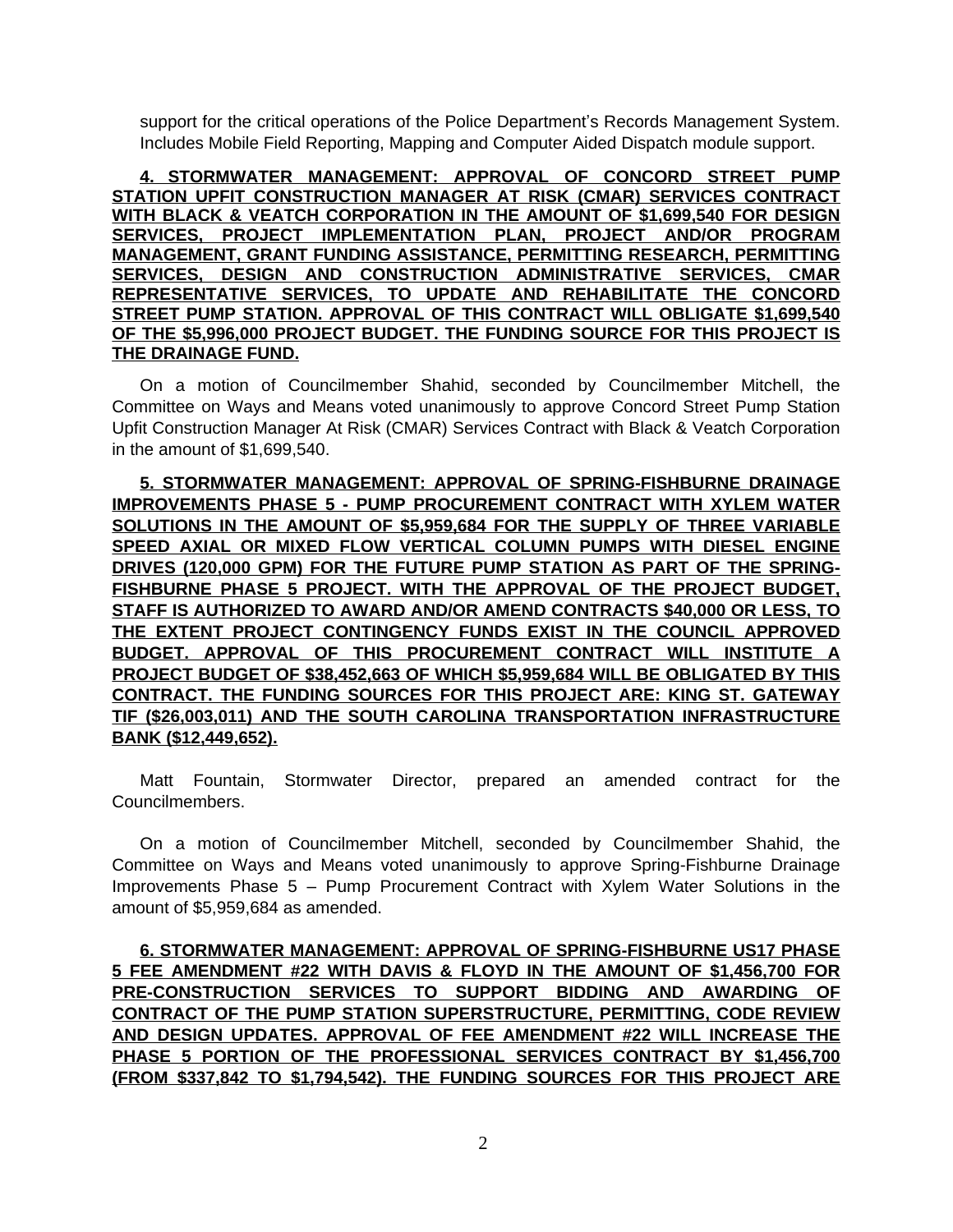#### **KING STREET GATEWAY TIF (\$26,003,011) AND SOUTH CAROLINA TRANSPORTATION INFRASTRUCTURE BANK (\$12,449,652).**

On a motion of Councilmember Mitchell, seconded by Councilmember Shahid, the Committee on Ways and Means voted unanimously to approve Spring-Fishburne US17 Phase 5 Fee Amendment #22 with Davis & Floyd in the amount of \$1,456,700 for pre-construction of the pump station superstructure bidding and awarding of contract of the pump station superstructure, permitting, code review and design updates.

#### **7. POLICE DEPARTMENT: APPROVAL OF AN MOU BETWEEN CPD AND BEAUFORT COUNTY SHERIFF'S OFFICE AND OTHER PARTNERING AGENCIES TO SHARE IN THE APPLICATION AND USE OF CELLEBRITE PREMIUM EXTRACTION SOFTWARE. THERE IS NO MATCH REQUIRED FOR FY22 USE.**

On a motion of Councilmember Shealy, seconded by Councilmember Mitchell, the Committee on Ways and Means voted unanimously to approve acceptance of an MOU between CPD and Beaufort County Sheriff's Office and other partnering agencies to share in the application and use of cellebrite premium extraction of software.

# **8. POLICE DEPARTMENT: APPROVAL TO ACCEPT AN AWARD FOR THE FFY21 BUREAU OF JUSTICE ASSISTANCE GRANT COMPREHENSIVE OPIOID, STIMULANT, AND SUBSTANCE ABUSE SITE-BASED PROGRAM IN THE AMOUNT OF \$900,000 TO BE USED TO FUND A PROJECT COORDINATOR, TWO PEER SUPPORT SPECIALISTS AND SOFTWARE TO SUPPORT OVERDOSE FOLLOW-UP. THERE IS NO MATCH REQUIRED FOR THIS GRANT. PER CPD, THE ESTIMATED ANNUAL COST OF THE PROGRAM AFTER CONCLUSION OF THE GRANT, IF CONTINUED, WOULD BE \$285,000.**

On a motion of Councilmember Mitchell, seconded by Councilwoman Jackson, the Committee on Ways and Means voted unanimously to approve acceptance of an award for the FFY21 Bureau of Justice Assistance Grant Comprehensive Opioid, Stimulant, and Substance Abuse site-based program in the amount of \$900,000 to be used to fund a Project Coordinator, two Peer Support Specialist and software to support overdose follow-up.

# **9. THE COMMITTEE ON REAL ESTATE (MEETING WAS HELD ON MONDAY, JANUARY 10, 2022 AT 3:30 P.M., CONFERENCE CALL: 1-929-205-6099; ACCESS CODE: 835 678 884)**

a. Request approval of an ordinance authorizing the Mayor to execute a First Amendment to Option to Lease by and between the City of Charleston and The Lowline Housing, L.P

Councilmember Waring arrived at the meeting at 4:38 pm.

Councilmember Shahid, Chairman of the Committee on Real Estate said there was one request by ordinance to execute a First Amendment to the lease between the City and the Lowline Housing. The lease extended the deadline from June 30, 2022 to December 30, 2022.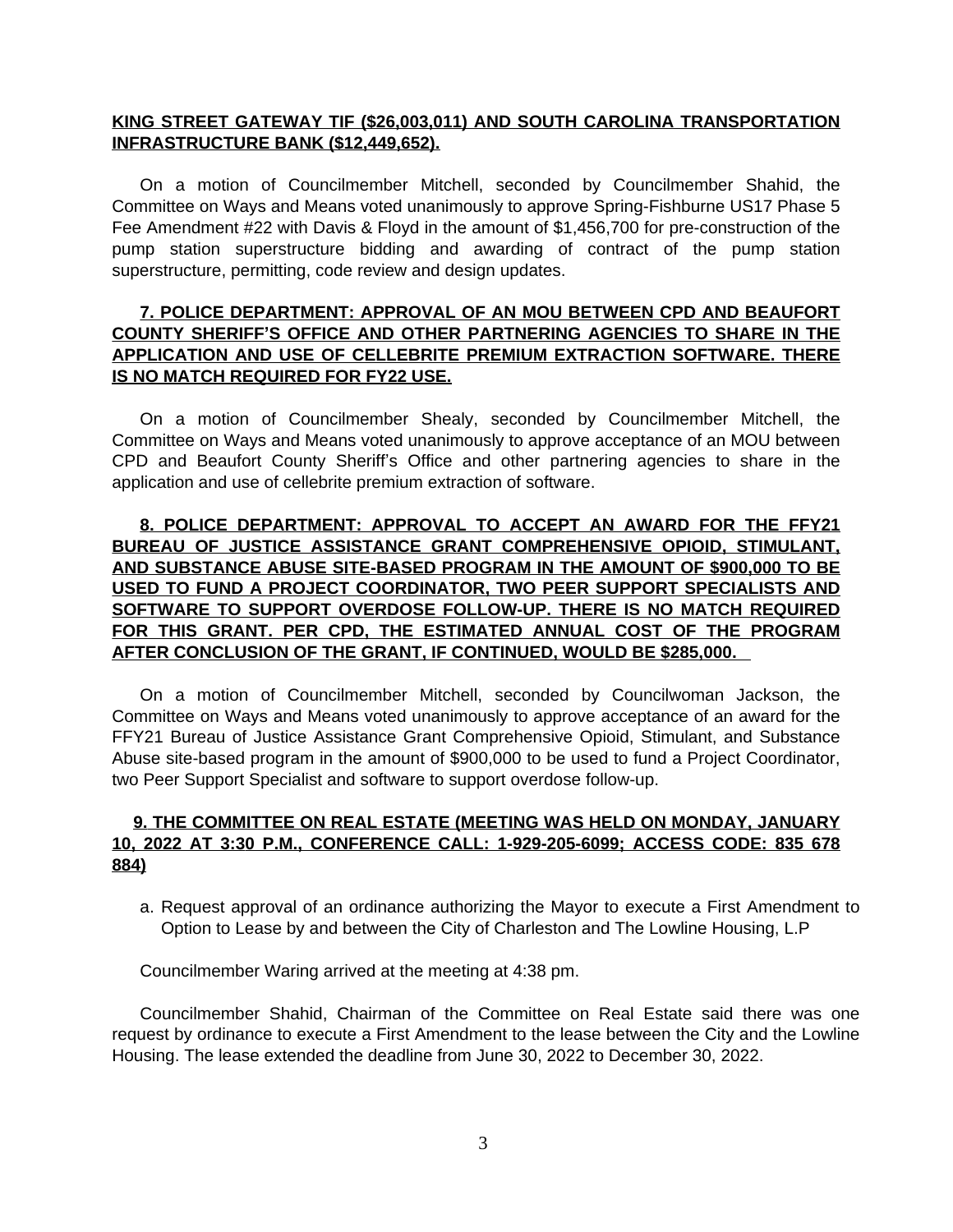On a motion of Councilmember Shahid, seconded by Councilmember Mitchell, the Committee on Ways and Means voted unanimously to approve and recommended giving first reading to the following bill:

*An ordinance authorizing the Mayor to execute First Amendment to Option to Lease by and between the City of Charleston, South Carolina and the Lowline Housing, L. P.*

- b. Please consider the following annexations:
	- (i) 2216 S. Dallerton Circle (0.26 acre) (TMS# 310-07-00-044), West Ashley, (District 11). The property is owned by Danielle D. Cerasi.
	- (ii) 1506 N. Edgewater Drive (1.59 acre) (TMS# 349-09-00-026), West Ashley, (District 11). The property is owned by Ellison C. and Jeanne R. Livingston.
	- $(iii)$  30, 32, and 34 Wedgepark Road, 43 and 49 Lolandra Avenue (0.99 acre) (TMS# 418-13-00-254 through 256. 260, and 262), West Ashley, (District 3). The properties are owned by Glory Holdings, LLC.
	- (iv) 2319 Lazy River Drive (0.62 acre) (TMS# 310-14-00-014), West Ashley, (District 11). The property is owned by Carl E. Seel, Sr. and Jean B. Seel.

Chairman Shahid said the Committee on Real Estate considered approving four annexations. Three of them were in District 11 and the other was in District 3.

On a motion of Councilmember Shahid, seconded by Councilmember Shealy, the Committee on Ways and Means voted unanimously to approve and recommended giving first reading to the following bills:

*An ordinance to provide for the annexation of property known as 2216 S Dallerton Circle (0.26 acre) (TMS# 310-07-00-044), West Ashley, Charleston County, to the City of Charleston, shown within the area annexed upon a map attached hereto and make it part of District 11. The property is owned by Danielle D. Cerasi.*

*An ordinance to provide for the annexation of property known as 1506 N Edgewater Drive (1.59 acre) (TMS# 349-09-00-026), West Ashley, Charleston County, to the City of Charleston, shown within the area annexed upon a map attached hereto and make it part of District 11. The property is owned by Ellison C. and Jeanne R. Livingston.*

*An ordinance to provide for the annexation of properties known as 30, 32 and 34 Wedgepark Road, 43 and 49 Lolandra Avenue (0.99 acre) (TMS# 418-13-00-254 through 256, 260 and 262), West Ashley, Charleston County, to the City of Charleston, shown within the area annexed upon a map attached hereto and make it part of District 3. The properties are owned by Glory Holdings, LLC.*

*An ordinance to provide for the annexation of property known as 2319 Lazy River Drive (0.62 acre) (TMS# 310-14-00-014), West Ashley, Charleston County, to the City of Charleston, shown within the area annexed upon a map attached hereto and make it part of District 11. The property is owned by Carl E. Seel, Sr. and Jean B. Seel.*